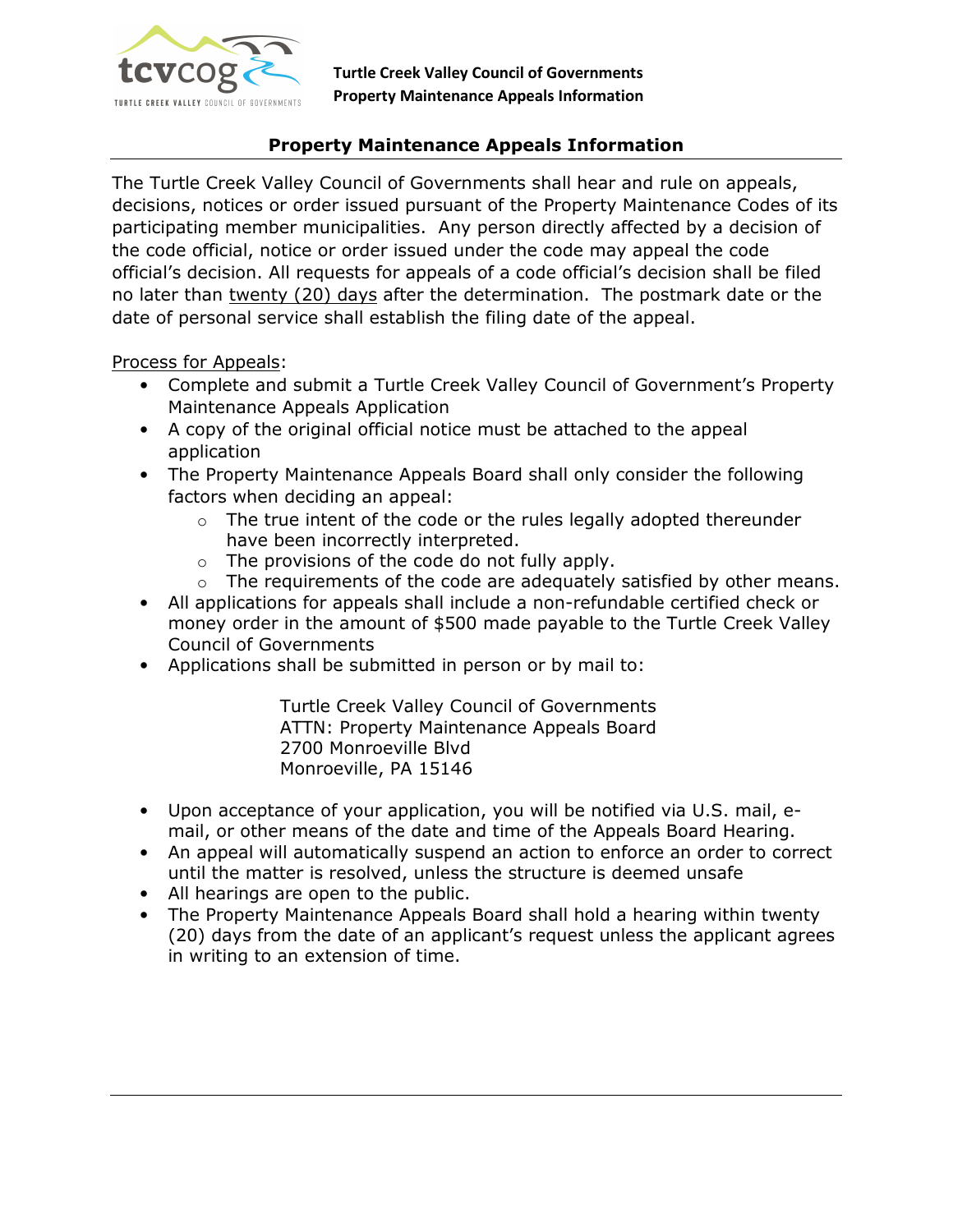

## Property Maintenance Appeals Application

#### SUBJECT PROPERTY

| Property Address: No. 1997. March 1997. The Contract of Trender and Trender and Trender and Trender and Trender                                                                                                                |  |
|--------------------------------------------------------------------------------------------------------------------------------------------------------------------------------------------------------------------------------|--|
|                                                                                                                                                                                                                                |  |
|                                                                                                                                                                                                                                |  |
| Tenant's Name (If applicable): Name of the same of the same of the same of the same of the same of the same of the same of the same of the same of the same of the same of the same of the same of the same of the same of the |  |
| Municipality/Borough/Township: www.alian.com/watch?unity/Borough/Township:                                                                                                                                                     |  |

#### APPLICANT CONTACT INFORMATION

| Applicant's Name: |        |
|-------------------|--------|
| Address:          |        |
| Phone:            | Email: |

## APPEAL INFORMATION

| Code Official's Name:      |  |
|----------------------------|--|
| Date of Notice:            |  |
| Specific Code and Section: |  |

# Reason for Appeal (Check one)

The true intent of the code was not interpreted correctly



The provisions of the code do not fully apply

The requirements of the code are adequately satisfied by other means

# Explanation